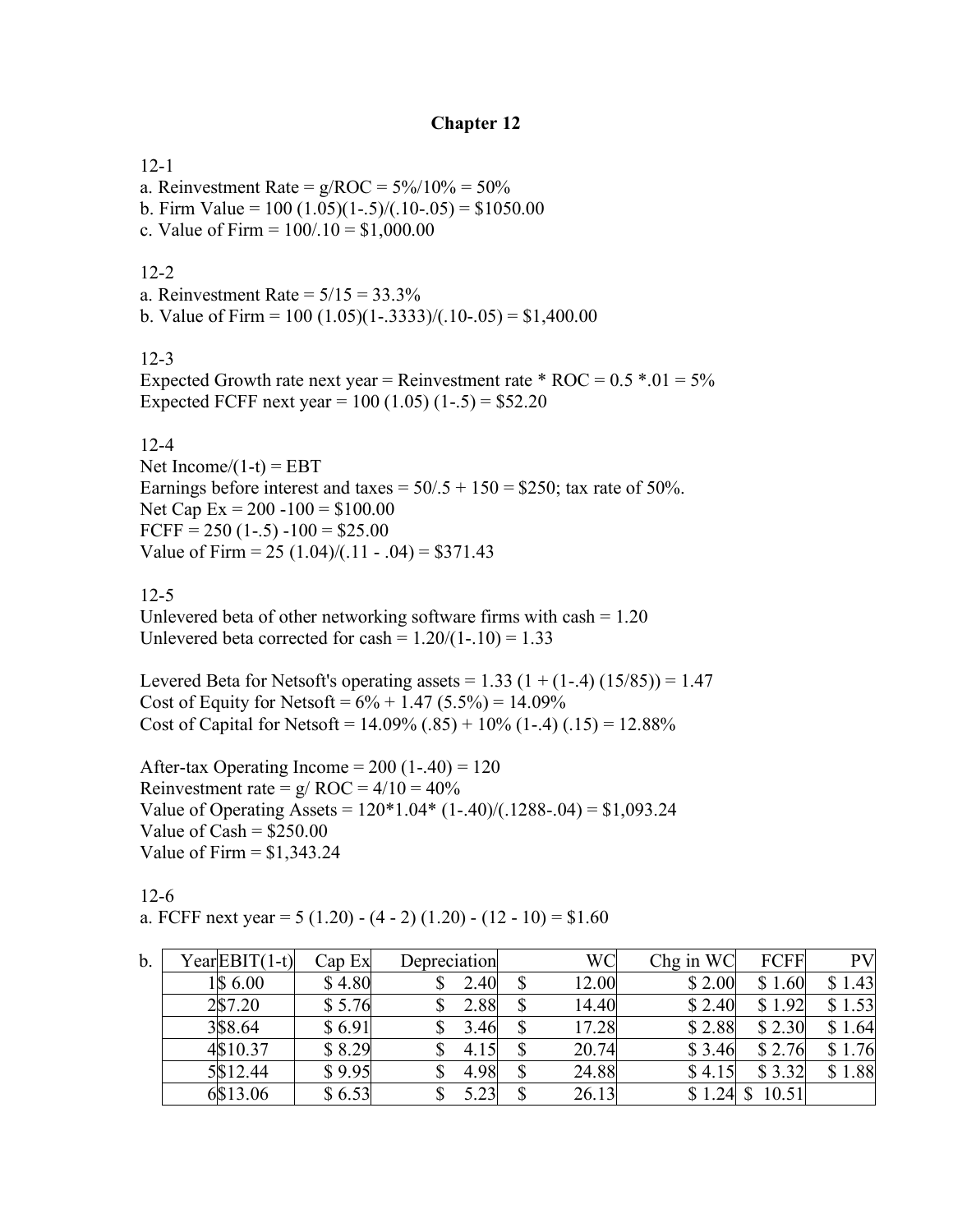c. Terminal value =  $10.51/(0.10 - 0.05) = $210.26$ 

d. Value of Operating Assets = PV of cash flows over next 5 years + PV of terminal value =  $(1.43 + 1.53 + 1.64 + 1.76 + 1.88) + 210.26/(1.12^5) = $127.55$ 

12-7

a. Value of Equity = Value of operating assets  $+$  cash and non-operating assets - debt =  $127.55 + 10 - 15 = $122.55$ 

b. Value per share  $= 122.55/5 = $24.51$ 

c. Value of common stock = Value of Equity - Value of options =  $122.55 - 7 = $115.55$ Value per share  $= 115.55/5 = $23.11$ 

12-8

a. From the information given, we can work out the following information:

| Gross Profit | 2483.125 |
|--------------|----------|
| Depreciation | 960      |
| <b>EBIT</b>  | 1523.125 |
| Interest     | 320      |
| <b>EBT</b>   | 1203.125 |
| Taxes        | 433.125  |
| Net Income   | 770      |

Hence Free Cash Flow to the Firm  $=$  EBIT(1-tax rate) +Depreciation - Capital Expenditures - Change in Working Capital = 1523.125(1-0.36) + 960 - 1200 = \$734.8m.

b. Reinvestment rate =  $(1200 - 960)/(1523.125(1-.36)) = 24.62\%$ Return on Capital = =  $1523.125(1-0.36)/(4000+5000) = 10.83\%$ Expected Growth Rate =  $(.2462)$   $(.1083) = 2.67\%$ The required rate of return on equity =  $7\% + 1.05(5.5\%) = 12.775\%$ ; the cost of debt after-tax =  $8\frac{6}{10}$ (1-0.36) = 5.12; the WACC =  $(4/16)(5.12)$  +  $(12/16)(12.775)$  = 10.86%. Value of firm (assuming perpetual growth) =  $734.8$  (1.0267)/ (.1086-.0267) = \$9211 million

c. Value of Equity = Value of Firm – Debt value =  $$9211 - $3800 = $6411$  million Value of Equity per share  $=$  \$ 6411 million/ 200  $=$  \$ 32.06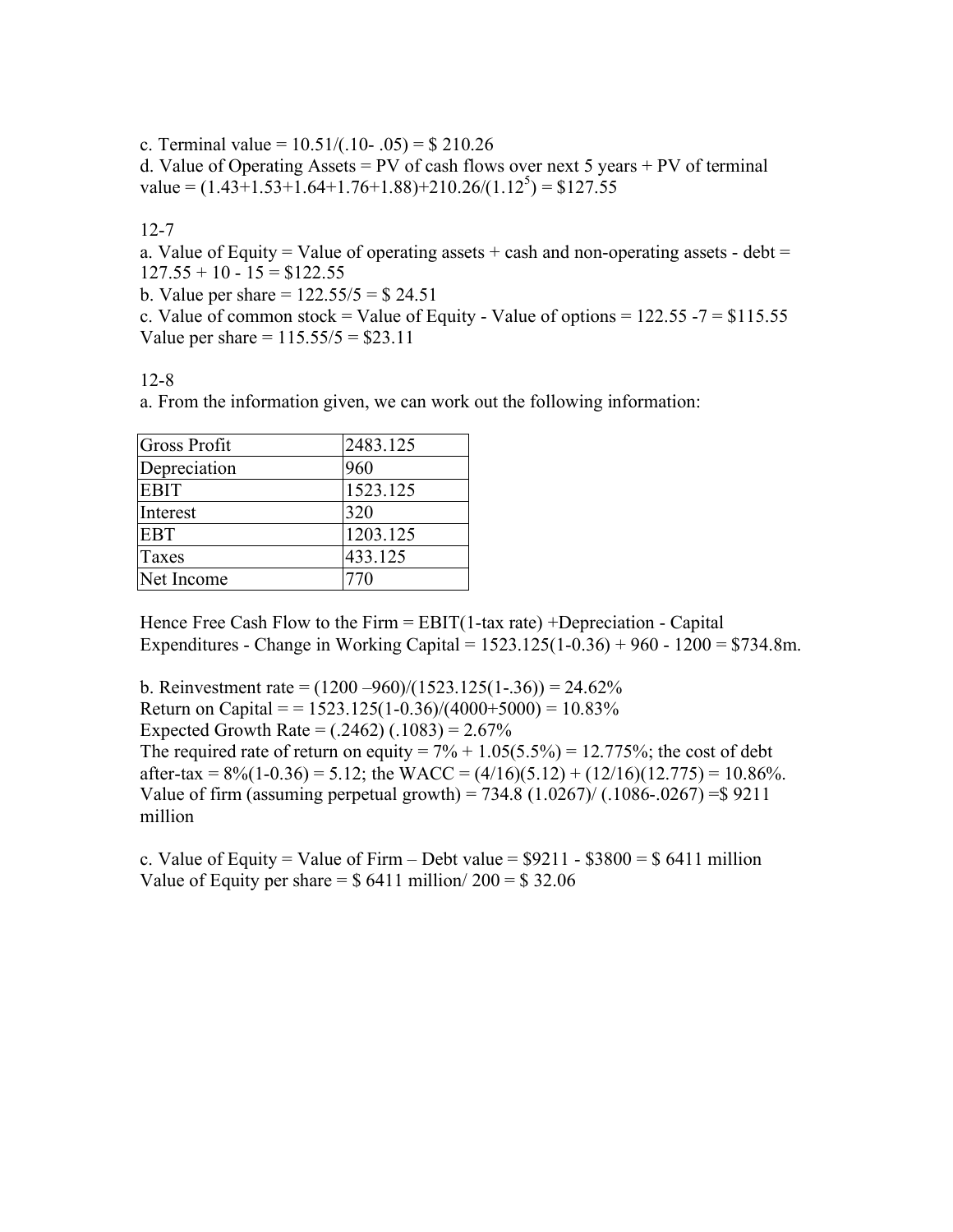|                        | 1993  | 1994     | 1995     | 1996     | 1997     | 1998     | 1999     |
|------------------------|-------|----------|----------|----------|----------|----------|----------|
| Revenues               | 13500 | 14782.50 | 16186.84 | 17724.59 | 19408.42 | 21252.22 | 22102.31 |
| <b>EBITDA</b>          | 1290  | 1412.55  | 1546.74  | 1693.68  | 1854.58  | 2030.77  | 2223.69  |
| Interest               | 215   | 215.00   | 215.00   | 215.00   | 215.00   | 215.00   |          |
| Depreciation           | 400   | 438.00   | 479.61   | 525.17   | 575.06   | 629.70   | 689.52   |
| Cap. Exp               | 450   | 492.75   | 539.56   | 590.82   | 646.95   | 708.41   | 689.52   |
| <b>Working Capital</b> | 945   | 1034.78  | 1133.08  | 1240.72  | 1358.59  | 1487.66  | 1547.16  |
| FCFF                   |       | 440.21   | 482.02   | 527.82   | 577.96   | 632.87   | 861.00   |
| PV(FCFF)               |       | 402.50   | 440.74   | 482.61   | 528.46   | 578.66   |          |

12-9 a., b. From the information given, we can compute the following:

 $FCFF = (EBITDA - Depreciation)(1-t) - (Cap Ex - Depreciation) - Chg in WC$ The WACC in 1993 can be computed as 9.37%, using the cost of equity of 13.05% based on the current beta of 1.1.

Given the current beta and the current D/E ratio of  $3200/3968$ , the unlevered beta = 0.74. If we assume that the operations of the firm do not change until after 1988, we can infer that the WACC for the firm is constant until 1998. After 1998, the stock beta changes to  $0.74(1+(1-0.4)0.5) = 0.964$  implying a cost of equity of 12.3% for 1999 and beyond. This is turn can be used to compute a WACC of 8.4%.

We can discount the FCFF to the firm from 1994 to 1998 at the WACC of 9.37%, and thereafter at the rate of 8.4%. This yields a  $PV(FCFF$  upto  $1998) = 2432.98$ m., and a PV(FCFF after 1998) = 13073.26m, or a firm value of 15,506.24m. The implied equity value, therefore, is 15,506.24 - 3200 = 12,306.24, for a per-share price of \$198.49. The shares are grossly underpriced.

12-10

a. The after tax cost of debt is  $7.5(1-0.4) = 4.5\%$ , while the cost of equity =  $7 + 1.15(0.55)$  $= 13.325\%$ . Using a debt ratio of 20%, we find that the cost of capital for the health division =  $(.2)(4.5) + (0.8)13.325 = 11.56\%$ 

|              | 1993 | 1994    | 1995    | 1996    | 1997    | 1998    | 1999    |
|--------------|------|---------|---------|---------|---------|---------|---------|
| Revenues     | 5285 | 5787.08 | 6336.85 | 6938.85 | 7598.04 | 8319.85 | 8652.65 |
| Depreciation | 350  | 364.00  | 378.56  | 393.70  | 409.45  | 425.83  | 442.86  |
| <b>EBIT</b>  | 560  | 593.60  | 629.22  | 666.97  | 706.99  | 749.41  | 779.38  |
| Cap. Exp     | 420  | 436.80  | 454.27  | 472.44  | 491.34  | 510.99  | 531.43  |
| FCFF         |      | 283.36  | 301.82  | 321.44  | 342.30  | 364.48  | 379.06  |
| PV(FCFF)     |      | 254.00  | 270.54  | 288.13  | 306.83  | 326.71  |         |

b.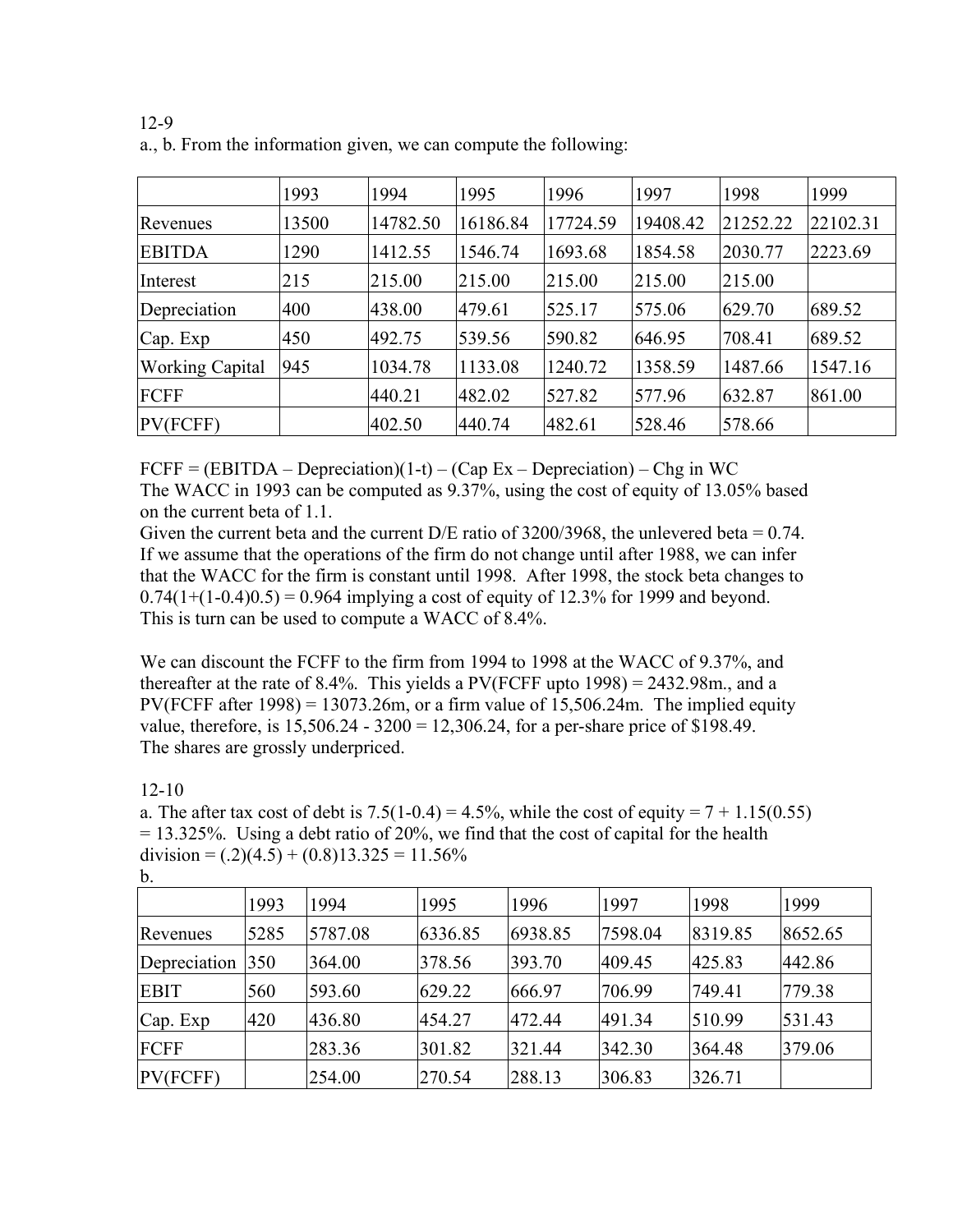$PV(FCFF until 1998) = 1446.22$ PV(FCFF after 1998) = 2901.61938 Firm Value at the end of  $1993 = 4347.84$ 

#### 12-11

Unlevered Beta (using last 5 years) =  $0.9/(1+(1-4)(.2)) = 0.80$ Unlevered Beta of Non-cash assets  $= 0.80/(1-.15) = 0.94$ 

Levered Beta for Non-cash assets =  $0.94$   $(1+0.6(.5)) = 1.222$ Cost of Equity for Non-cash Assets =  $6\% + 1.22(5.5\%) = 12.71\%$ Cost of Capital for Non-cash Assets =  $12.71\%(.667) + .07*.6*(.333) = 9.88\%$ 

Estimated FCFF next year from non-cash assets  $= (450-50)(1-4)(1.05)-90 = 162$ Estimated Value of Non-cash Assets =  $162/(.0988-.05) = $3,320$ Cash Balance  $= $500$ Estimated Value of the Firm  $= $3,820$ Less Value of Debt Outstanding of \$800  $=$  Value of Equity  $=$  \$3,020

12-12 First, solve for the cost of capital used by the analyst  $750 = 30 / (r - g)$  $g = 5\%$  $r = 9\%$ Cost of equity =  $12\%$ ; Cost of debt =  $6\%$  $12\%$  (1-X) + 6% X = 9%  $X = 0.50$ : So book value weight for debt was 50% Correct weights should be 75% equity, 25% debt Cost of capital =  $12\%(.75) + 6\%(.25) = 0.105$ Corect firm value =  $30/(0.105-0.05) = $545.45$ 

#### 12-13

Adjusted pre-tax operating income  $= $10$  million - \$1.5 million  $= $8.50$ Adjusted after-tax operating income =  $$ 8.5$  million (1-.40) = \$5.10 Firm Value =  $5.1(1.05)/(0.09-0.05) = $133.88$ Illiquidity Discount = .30 - .04 (ln(100) =  $11.58\%$ Firm Value after Illiquidity Discount =  $133.88$  (1-.1158) = \$118.37

12-14 a. Payout ratio =  $(1.06/2.40)$  = 44.17%  $g = 6\%$  $r = 7\% + 1.05$  (5.5%) = 12.775%  $PE = (0.4417)(1.06)/(0.12775-0.06) = 6.91$ b. The actual P/E ratio is 10.  $PE = (0.4417)(1+g)/(0.12775-g)$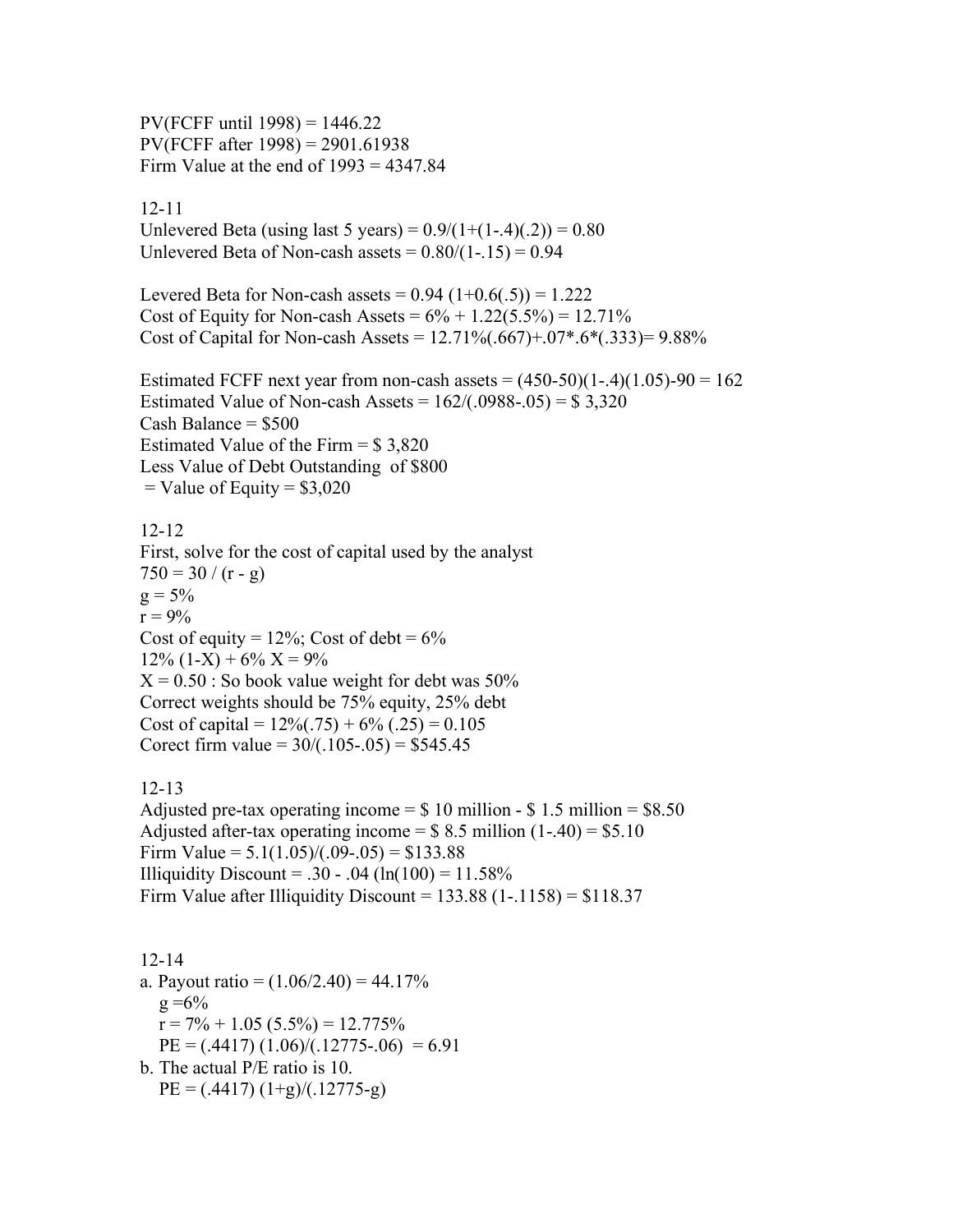# Solving for g, Implied Growth Rate  $= 8\%$

#### 12-15

a. The average  $P/E$  ratio = 13.2, while the median  $P/E$  ratio = 12.25, which is the average of the  $7<sup>th</sup>$  ranking and  $8<sup>th</sup>$  ranking firm's P/E ratios. The fact that the mean and the median are relatively close to each other means that there is no appreciable skewness: there are no great extreme values. We can, therefore, interpret either number as a means of the market's valuation of earnings

b. This would be true if Thiokol's riskiness were equal or less than that of the industry, on average. Another reason for Thiokol to have a lower P/E ratio even with no underpricing is if it were a low growth stock, say, because of a high payout ratio.

c. Using the estimated PEG ratio, it would seem that Thiokol is overvalued, since the average PEG ratio works out to 1.53, while Thiokol's PEG ratio is 2.08. Using the PEG ratio however assumes that value is proportional to growth.

d. These kinds of differences can be controlled for using the regression approach. Using this approach, the second to last column gives us the estimated P/E ratios based on the payout ratio, risk and growth. The last column, which represents the difference between the actual P/E ratio and the estimated P/E ratio gives us an estimate of relative under- or over-valuation. Positive values imply overvaluation, while negative values imply undervaluation:

| Company                | Actual P/E | Expected | Beta | Payout | Estimated   | Difference | Estimated |
|------------------------|------------|----------|------|--------|-------------|------------|-----------|
|                        |            | Growth   |      |        | $P/E$ ratio |            | PEG ratio |
| Thiokol                | 8.7        | 5.5      | 0.95 | 15     | 11.44       | $-2.74$    | 2.08      |
| Northrop               | 9.5        | 9        | 1.05 | 47     | 14.82       | $-5.32$    | 1.64667   |
| Lockheed Corp.         | 10.2       | 9.5      | 0.85 | 37     | 12.31       | $-2.11$    | 1.29579   |
| United Industrial 10.4 |            | 4.5      | 0.7  | 50     | 9.11        | 1.29       | 2.02444   |
| Martin Marietta        | 11         | 8        | 0.85 | 22     | 11.34       | $-0.34$    | 1.4175    |
| Grumman                | 11.4       | 10.5     | 0.8  | 37     | 12.07       | $-0.67$    | 1.14952   |
| Raytheon               | 12.1       | 9.5      | 0.75 | 28     | 10.85       | 1.25       | 1.14211   |
| Logicon                | 12.4       | 14       | 0.85 | 11     | 13.17       | $-0.77$    | 0.94071   |
| Loral                  | 13.3       | 16.5     | 0.75 | 23     | 13.21       | 0.09       | 0.80061   |
| Corporation            |            |          |      |        |             |            |           |
| Rockwell               | 13.9       | 11.5     |      | 38     | 14.85       | $-0.95$    | 1.2913    |
| General                | 15.5       | 11.5     | 1.25 | 40     | 17.90       | $-2.40$    | 1.55652   |
| Dynamics               |            |          |      |        |             |            |           |
| <b>GM-</b> Hughes      | 16.5       | 13       | 0.85 | 41     | 13.68       | 2.82       | 1.05231   |
| Boeing                 | 17.3       | 3.5      | 1.1  | 28     | 12.90       | 4.40       | 3.68571   |
| McDonnell              | 22.6       | 13       | 1.15 | 37     | 17.15       | 5.45       | 1.31923   |
| Doug.                  |            |          |      |        |             |            |           |

#### 12-16

a. The current payout ratio =  $2/4 = 0.5$ . Assume that this ratio will be kept constant. The return on equity  $= 4/40 = 10\%$ . If we use the Gordon growth model, the price is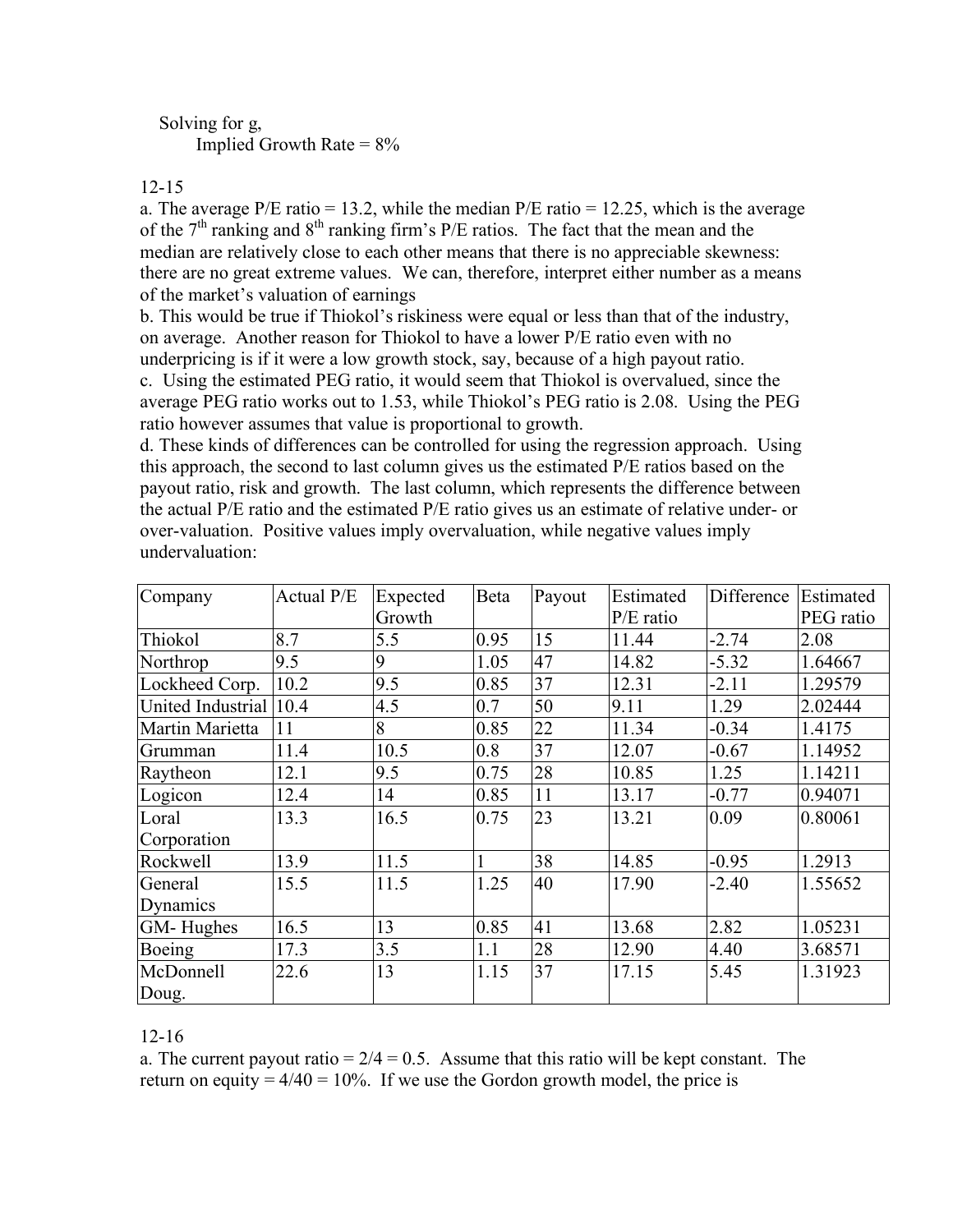estimated at  $2(1.06)/(11675-06) = $37.36$ . The price/book value ratio = 37.36/40 = 0.934.

b. The actual share price is \$60. We can use this to solve for the value of g in the equation  $60 = 2(1+g)/(0.11675-g)$ . Solving, we find  $g = 8\%$ . If  $g = 8\%$ , then we need a Return on Equity, such that  $.08 = .5$ (Return on Equity); i.e. the required Return on Equity  $= 16\%$ . This approach focuses on the price element in the price/book value ratio, since book value is an accounting quantity and is not necessarily directly related to market pricing.

# 12-17

a. The average Price/Book Value ratio  $= 1.66$ . I wouldn't necessarily use this ratio to price the new issue because of the heterogeneity amongst these firms. In particular, even though most of the firms have zero payout ratios like our firm, nevertheless, some of them have high payout ratios, such as Browning Ferris and Safety-Kleen. Growth rates also vary quite a bit. These factors affect the Market Value to Book Value ratio. b. I would try to control for differences in growth and risk. I would expect the IPO to trade at a higher price to book ratio because of its higher growth rate. I would also examine the ROE; a higher return on equity should translate into a higher price to book ratio.

# 12-18

a. The price can be estimated as  $1.12(1.06)/(0.07+.9(.055)-.06) = $19.95$ . Hence the price/sales multiple =  $19.95/122 = 0.1635$ .

b. If the stock is trading at \$34, then the price-sales multiple is  $34/122 = 0.2787$ . If this price is correct, then the earnings per share would have to increase (assuming that the payout ratio remains constant). We would need to have dividends this year of D(1.06)  $/(0.07+.9(.055)-.06)$  = \$34, or D = 1.90. Hence, we would need earnings of  $(2.45/1.12)1.90 = $4.17$  per share. With sales of \$122, this implies a profit margin of  $4.17/122 = 3.42\%$ 

# 12-19

Yes. There are several reasons why Walgreen might have a high Price to Sales ratio and still be fairly priced; however, they don't seem to apply here. One reason might be that the firm expects higher sales in the future. However, Walgreen's expected growth rate of 13.5% is less than the average of the firms, which is 14.5. Furthermore, the payout ratio is higher than the average for the sample (22.3). On the other hand, the firm's beta is higher than the average for the sample (0.9) and so is the firm's profit margin of 2.7 relative to 1.9. However, on balance, the firm does seem to be overpriced, at least compared with firms such as Arbor Drugs, which has a higher profit margin, a lower payout ratio *and* a higher expected growth rate.